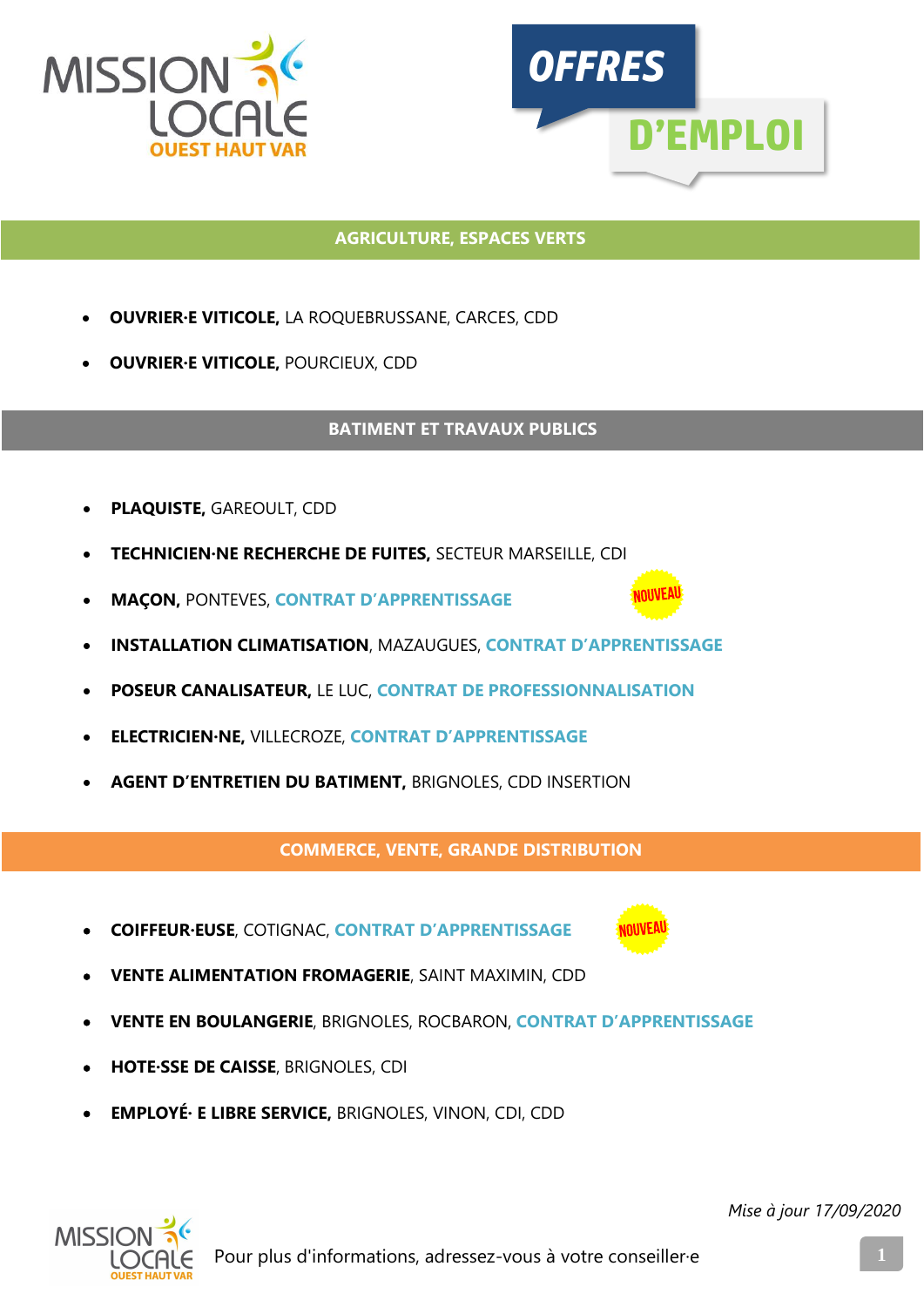



# **SUPPORT À L'ENTREPRISE**

- **SECRETAIRE COMMERCIAL·E,** ST MAXIMIN, **CONTRAT D'APPRENTISSAGE**
- **SECRETAIRE ASSISTANT·E,** GAREOULT, CDD
- **CONSEILLER·E TECHNIQUE TELEPHONIQUE,** ROUSSET, CDI
- **VISITEUR A DOMICILE,** SAINT MAXIMIN, CDD
- **DEVELOPPEUR·EUSE WEB,** ST MAXIMIN, CDI

**SERVICES A LA PERSONNE ET A LA COLLECTIVITÉ**

• **GARDE D'ENFANTS,** LE VAL, BRIGNOLES, CDD



- **AGENT D'ENTRETIEN DE LOCAUX,** CADARACHE, VINON, CDD, ST MAXIMIN, **CONTRAT D'APPRENTISSAGE**
- **AIDE À DOMICILE AIDE MENAGER·E,** SAINT MAXIMIN, BRIGNOLES, BARJOLS, CDD
- **AIDE À DOMICILE,** NANS LES PINS, ST ZACHARIE, ROUGIERS, ST MAXIMIN, CDD
- **OPERATEUR·TRICE DE PRODUCTION BLANCHISSERIE**, ROUSSET, CDD
- **AGENT DE VALORISATION DES DÉCHETS,** SAINT MAXIMIN, CDD INSERTION
- **AGENT DE NETTOYAGE DE LOCAUX,** BRIGNOLES, ST MAXIMIN, HAUT VAR, VINON, CDD
- **ATELIER COUTURE,** BRIGNOLES, CDD INSERTION

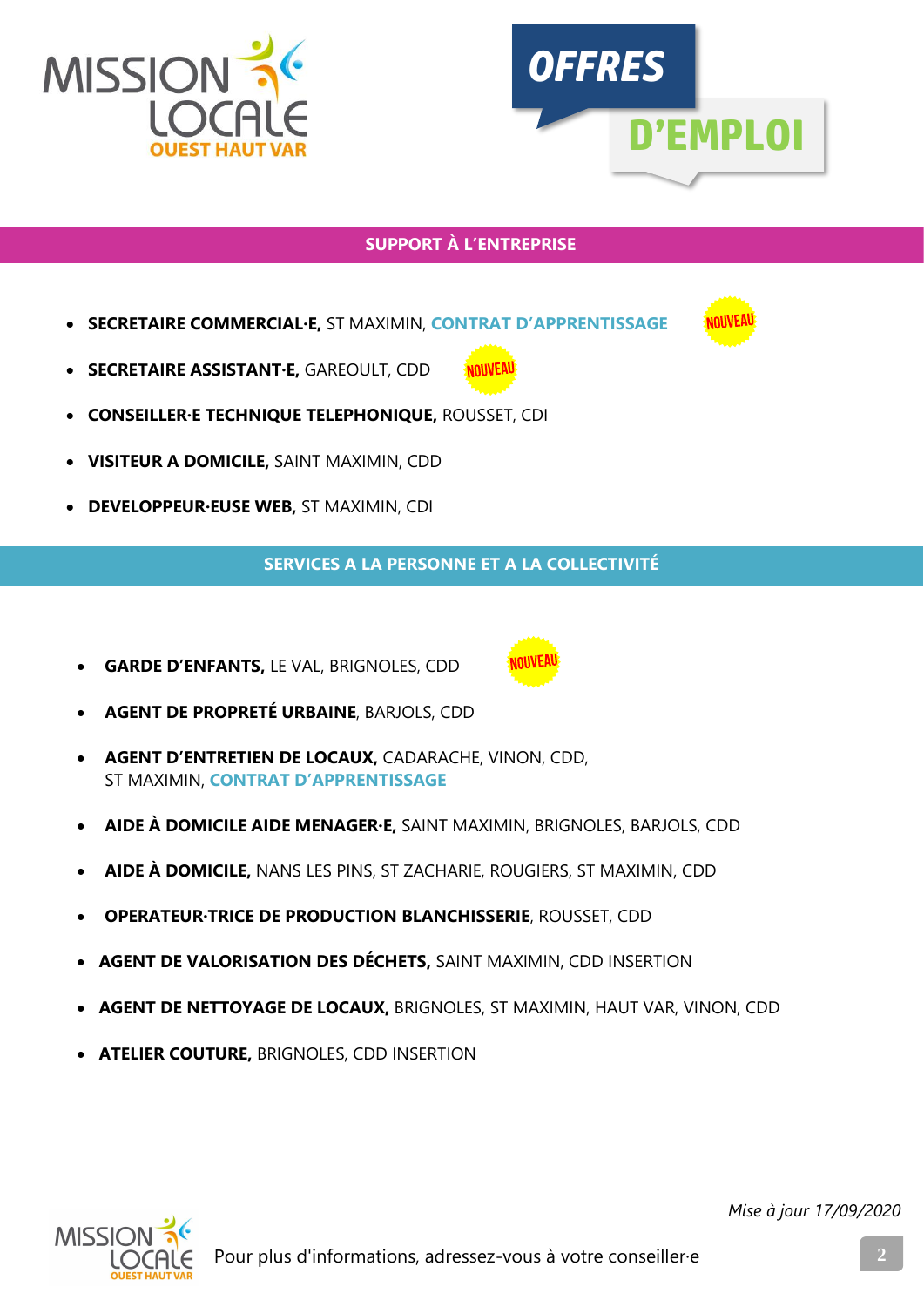



### **HOTELLERIE, RESTAURATION, ANIMATION**

- **ANIMATEUR·TRICE**, LA ROQUEBRUSSANE, CDD
- **ANIMATEUR·TRICE PERISCOLAIRE**, LA CELLE, MONTFORT SUR ARGENS, CDD
- **METIERS DE LA RESTAURATION,** NANS LES PINS, CDD

# **INDUSTRIE**

- **AGENT DE CONDITIONNEMENT D'AROMATES,** BRIGNOLES, CDD
- **SERRURIER FERRONNIER,** BRIGNOLES, **CONTRAT D'APPRENTISSAGE**
- **OPERATEUR·TRICE DE CONDITIONNEMENT ET DE PRODUCTION,** GARDANNE, CDD

## **TRANSPORT ET LOGISTIQUE**

- **PREPARATEUR·TRICE DE COMMANDES,** ROUSSET, INTERIM
- **PREPARATEUR·TRICE DE COMMANDES,** BRIGNOLES, INTERIM
- **OPERATEUR·TRICE LOGISTIQUE**, ROUSSET, CDI